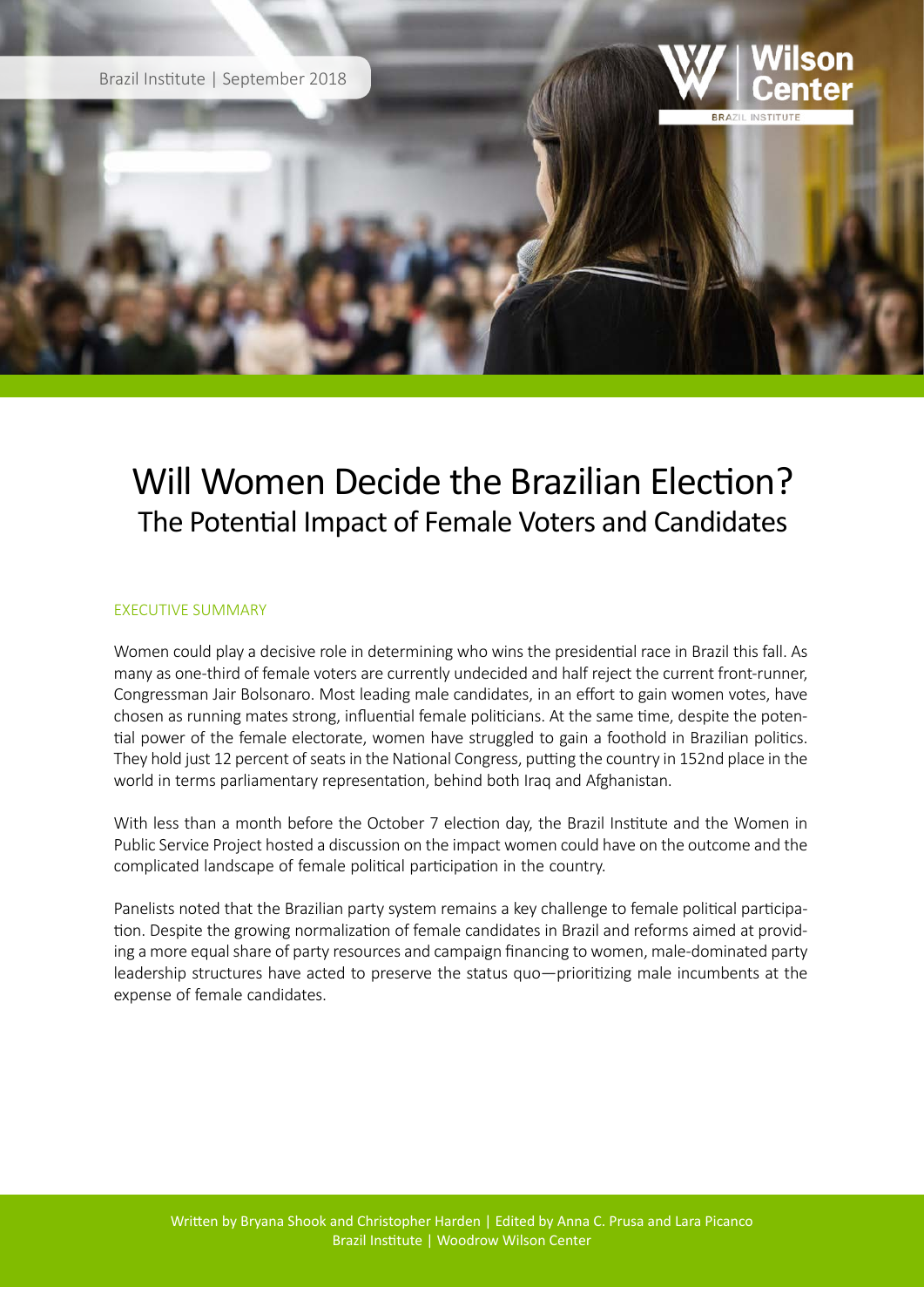## **Will Women Decide the Brazilian Election? The Potential Impact of Female Voters and Candidates**

Monday, September 10, 2018, 3:00 pm – 4:30 pm

5th Floor, Woodrow Wilson Center

**A** *nna Prusa*, Program Associate at the Brazil<br>
contextualizing the role of women in Brazilian<br>
in the role of women in Brazilian Institute, opened the conversation by politics and the significance of the 2018 elections. Prusa highlighted that 52 percent of the Brazilian electorate is female and far more women than men remain undecided when asked about their support for presidential candidates, making women a decisive political force despite their diverse political views.

This election is momentous for female candidates as well, who have long battled striking levels of exclusion from Brazil's political system. In the upcoming 2018 elections, 12 percent of national congressional seats and 11 percent of all elected positions at federal, state, and city levels are up for grabs. Yet, even given the new requirement for 30 percent of party campaign funds to be spent on female candidates, Prusa insisted that additional measures and time will be necessary to bring women proportionally into legislative and executive processes.

*Malu Gatto*, Swiss Fellow at the Wilson Center and Postdoctoral Researcher at the University of Zurich (and soon to be Assistant Professor at University College London's Institute of the Americas), highlighted the potential for the 2018 elections in Brazil to be the "women's election," as some have coined it. This year, 1,683 seats will be contested at the federal and state levels of government. This will be the first election to enforce a new law requiring that 30 percent of party campaign funding be allocated towards female candidates. The hope is that such measure will help propel more women into politics. New research conducted by Gatto and Anna Petherick of Oxford University supports this expectation, indicating that voter biases are less of a limiting factor for women attempting to enter politics in Brazil than the lack of party support and resources available.

Exceptionally high levels of distrust in government across Brazil could also potentially favor female candidates, who are in many ways viewed as outsiders given their longtime exclusion from politics, suggested Gatto.

Gatto also pointed out that current candidates have specifically targeted the female electorate through their discourse and campaign strategies. This election cycle has already seen the highest number of female vice presidential candidates in Brazil's history, in addition to two female candidates to the presidency. Even more telling has been the candidates' focus on women in their campaign ads: Marina da Silva's first televised campaign ad opened with the phrase, "I want to speak with you, woman." Likewise, former Governor Geraldo Alckmin's first ad was a montage of vulgar and offensive clips of Congressman Jair Bolsonaro disrespecting various women, which advised viewers "those who do not respect women should not have the respect of women." Ciro Gomes has spoken extensively on issues such as domestic violence and femicide, and Jair Bolsonaro has even suggested that arming women will "end" violence against women.

Although women are central in this election, Gatto admitted that there is reason to be cynical. In spite of new campaign finance laws supporting female



*Left-right: Kristin Wylie, Malu Gatto, and Anna Prusa*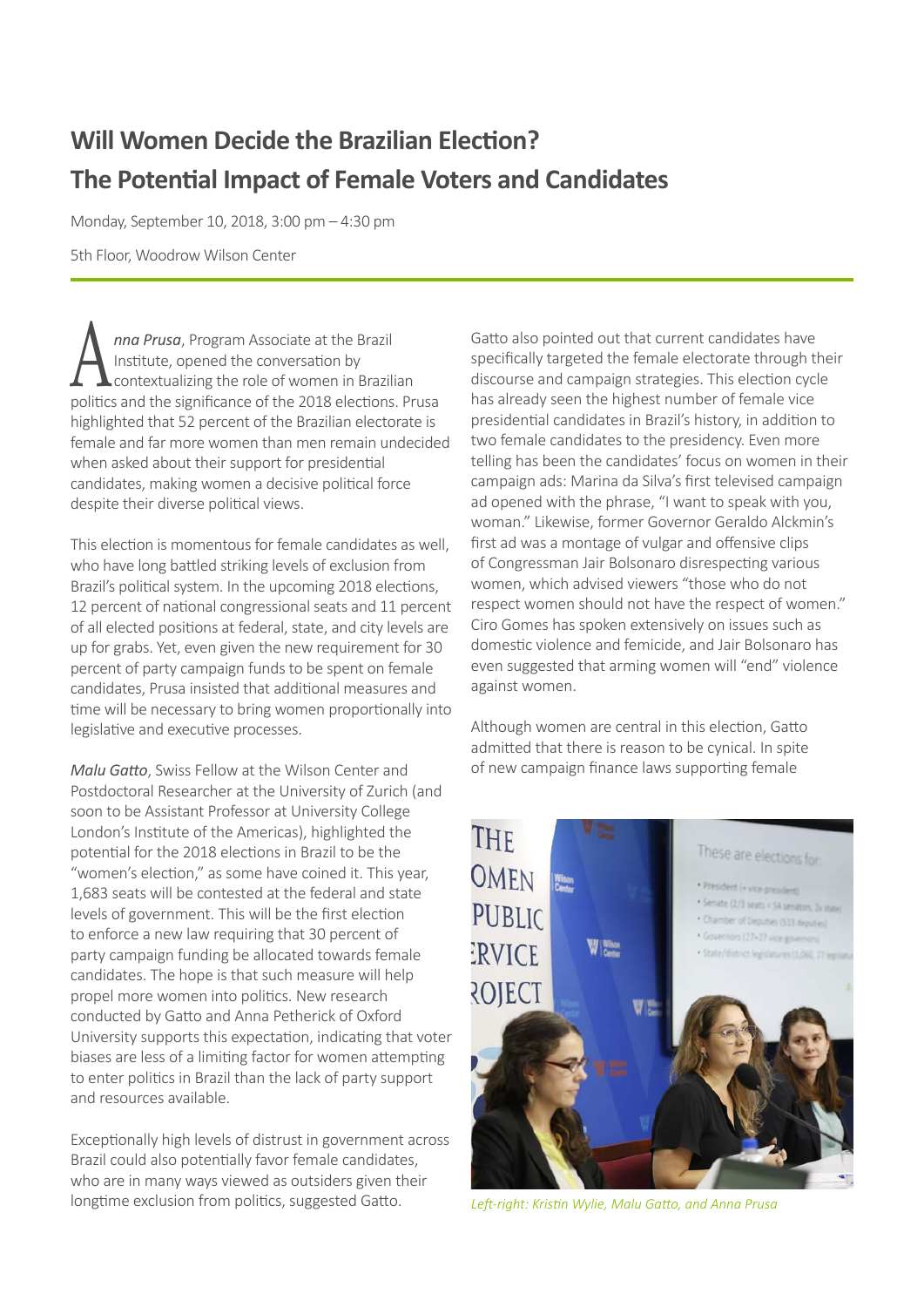

*Left-right: Pedro dos Santos (Skype), Kristin Wylie, Malu Gatto, and Anna Prusa*

candidates, incumbents and traditional parties are resistant to higher female participation. Gatto noted that this is not just due to a culture of machismo, but that the parties are exercising power to protect the status quo (and thereby protect their own positions). For instance, many parties have placed female candidates as running mates—as potential vice-presidents and vice-governors—instead of at the head of the ticket, and parties have directed part of the 30 percent of funding reserved for women toward these dual, male-led tickets. Referencing the politically charged assassination of Rio de Janeiro city councilwoman Marielle Franco, Gatto emphasized the lengths to which the system will go to demonstrate who belongs in politics and who does not. She asserted that Marielle, a black, LGBTQ woman from a favela who was openly critical of police violence, did not belong. In concluding, Gatto warned that female representation is not expected to increase significantly especially at the national level—and that whatever gains are made may not be politically significant.

*Pedro A. G. dos Santos*, Associate Professor of Political Science at the College of Saint Benedict and Saint John's University, gave a historical breakdown of female participation in executive politics in Brazil. To start, 2018 has seen the highest absolute number of women on presidential tickets in Brazilian history. Dos Santos noted that this is the fourth consecutive presidential election in which two female candidates have competed for Brazil's highest office. Candidates across the board have emphasized the centrality of women in politics this election. When announcing his running mate—Senator Ana Amélia—Alckmin declared, "The more women participate in politics, the more Brazilian society has to gain."

Given the presence of women across presidential tickets, dos Santos perceives a significant shift in the role of women as candidates. All major presidential candidates except for Bolsonaro and Marina Silva have selected female running mates, proving the competitiveness of women on the ballot. Even more telling is the heightened attention vice presidential candidates are drawing this election cycle, no doubt due to the fact that former President Dilma Rousseff's vice president, Michel Temer, assumed the presidency in 2016 after Rousseff's impeachment and removal from office. Vice presidential candidates, once an afterthought, have taken on new relevance in Brazilian politics; by extension, so too have female candidates. Dos Santos illustrated this with Kátia Abreu's decision to drop out of the gubernatorial race in Tocantins state (a race she likely would have won) to accept the position of vice presidential candidate for Ciro Gomes. This theory of rising female competitiveness in Brazilian politics is substantiated by other details, such as the fact that around two-thirds of voters voted for a woman—either Marina or Rousseff—in 2014 for president, argued dos Santos.

However, much more significant change is needed before women will be able to compete at the same level as men in Brazilian elections, dos Santos stressed. When women have run for president in the past—and even today—they have not been competitive due in large part to their parties. With the exceptions of Marina Silva and Rousseff, most female candidates have not been major players in national elections because their parties are too small and ideological to wield any real power or fail to capture a large part of the vote, as is the case with the current Unified Workers' Socialist Party (PSTU) candidate, Vera Lúcia. Dos Santos added that female representation